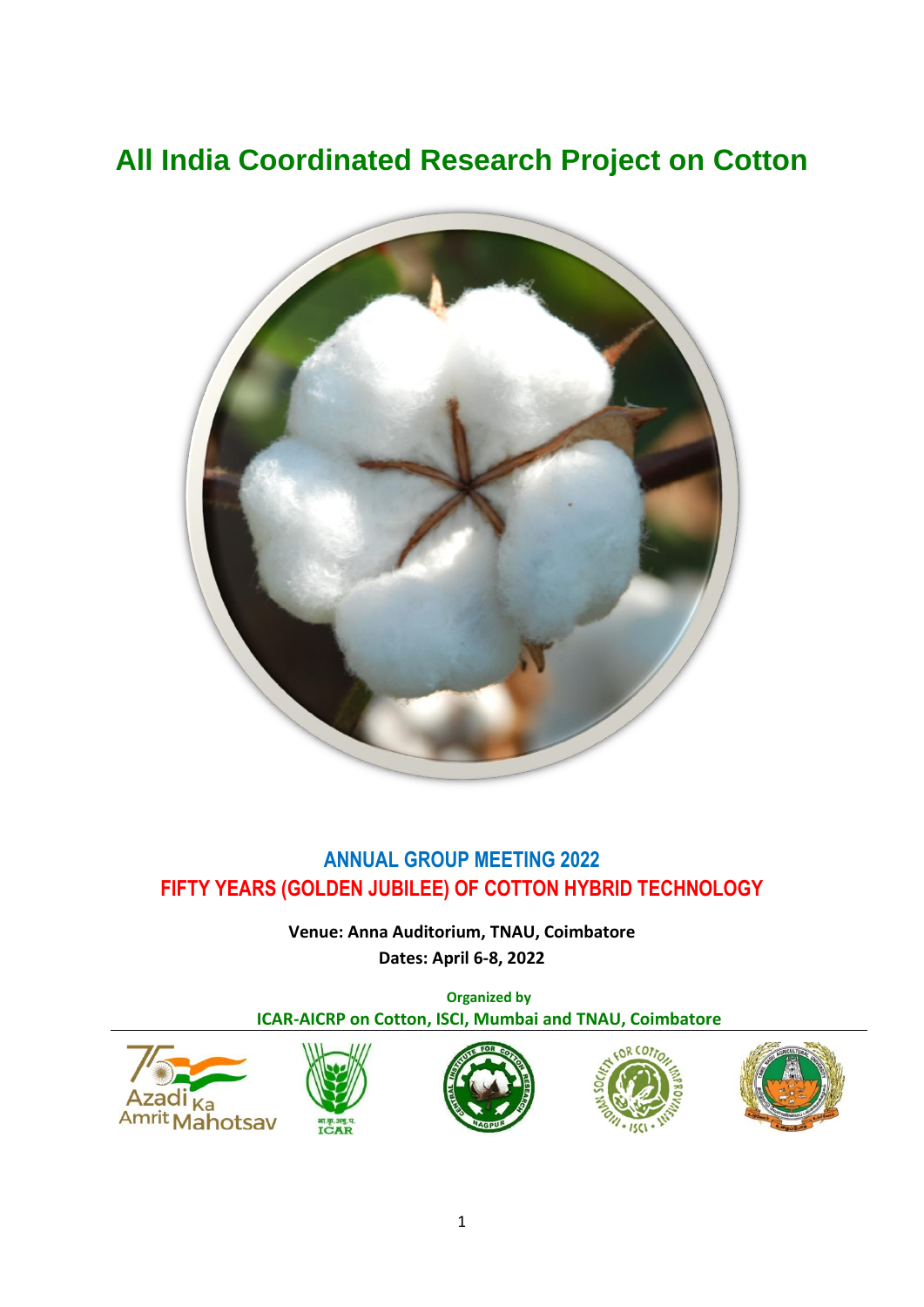

# **FIFTY YEARS (GOLDEN JUBILEE) OF COTTON HYBRID TECHNOLOGY**



(Organised by ICAR-AICRP on Cotton and ISCI Mumbai)

# **PROGRAMME SCHEDULE FOR THE DAY (6th APRIL, 2022)**

**9.30 to 11.30 Hrs INAUGURATION** 

| <b>ICAR &amp; SAU Song</b>                        |  |                                                                     |
|---------------------------------------------------|--|---------------------------------------------------------------------|
| <b>Welcome Address</b>                            |  | Dr. A.J Shaikh, Chairman, ISCI, Mumbai                              |
| Lighting the lamp                                 |  | All Guests on Dais                                                  |
| <b>Special Address</b>                            |  | Dr. Y.G. Prasad, Director, ICAR - CICR, Nagpur                      |
|                                                   |  | Dr. (Mrs) Sujata Saxena, Director, ICAR-CIRCOT, Mumbai              |
|                                                   |  | Dr. (Mrs) G. Hema Prabha, Director, ICAR-SBI, Coimbatore            |
|                                                   |  | Dr. K.S. Subramanian, Director of Research, TNAU, Coimbatore        |
|                                                   |  | Dr. R.K. Singh, ADG (CC), ICAR, New Delhi                           |
| Introductory Remarks by                           |  | Dr. P.K. Chakrabarthy, Member, ASRB, New Delhi                      |
| <b>Guests of Honor</b>                            |  | Dr. C.D. Mayee, President, ISCI, Mumbai                             |
|                                                   |  | <b>Dr. T.R. Sharma, DDG (CS), ICAR, New Delhi</b>                   |
|                                                   |  | Dr. (Mrs) V. Geethalakshmi, Vice Chancellor, TNAU, Coimbatore       |
|                                                   |  | Sh. Suresh Kotak, Chairman, Kotak & Co., Mumbai                     |
| <b>Inaugural Address</b>                          |  | Dr. Rajendra Singh Paroda, Former Director General, ICAR, New Delhi |
| Release of publications & Honoring the Scientists |  |                                                                     |
| <b>Presidential Address</b>                       |  | Dr. Trilochan Mohapatra,                                            |
|                                                   |  | Secretary, DARE & Director General, ICAR, New Delhi                 |
| <b>Vote of Thanks</b>                             |  | Dr. A.H. Prakash, Project Coordinator, AICRP on Cotton              |
| Rapporteurs:                                      |  | Dr R. Veeraputhiran, Assoc. Prof. and Head, CRS, Srivalliputhur     |
|                                                   |  | Dr N. Premalatha, Asst. Prof (PBG), Dept of Cotton, TNAU            |

# **11.30 to 11.45 Hrs High Tea**

# **11.45 To 12.15 Hrs Session 1: Special lectures - Cotton Hybrids: Historical Perspective**

| <b>Chairperson</b> | Dr. (Mrs) S. Geetha, Director, CPBG, TNAU, Coimbatore                                                           |
|--------------------|-----------------------------------------------------------------------------------------------------------------|
| <b>Co-Chairs</b>   | Dr. M.V. Venugopalan and Dr A.S.M.Raja                                                                          |
| Dr V.Kumar         | History of Hybrid Cotton Technology: Tribute to Dr. C.T.Patel                                                   |
| Dr P.K.Mandhyan    | Changes in Fiber Quality Traits brought by Hybrids                                                              |
| Rapporteurs        | Dr.Arputharaj, Scientist, ICAR-CIRCOT and<br>Dr S. Somasundaram, Assoc. Prof & Head (Agron), CRS, Veppanthattai |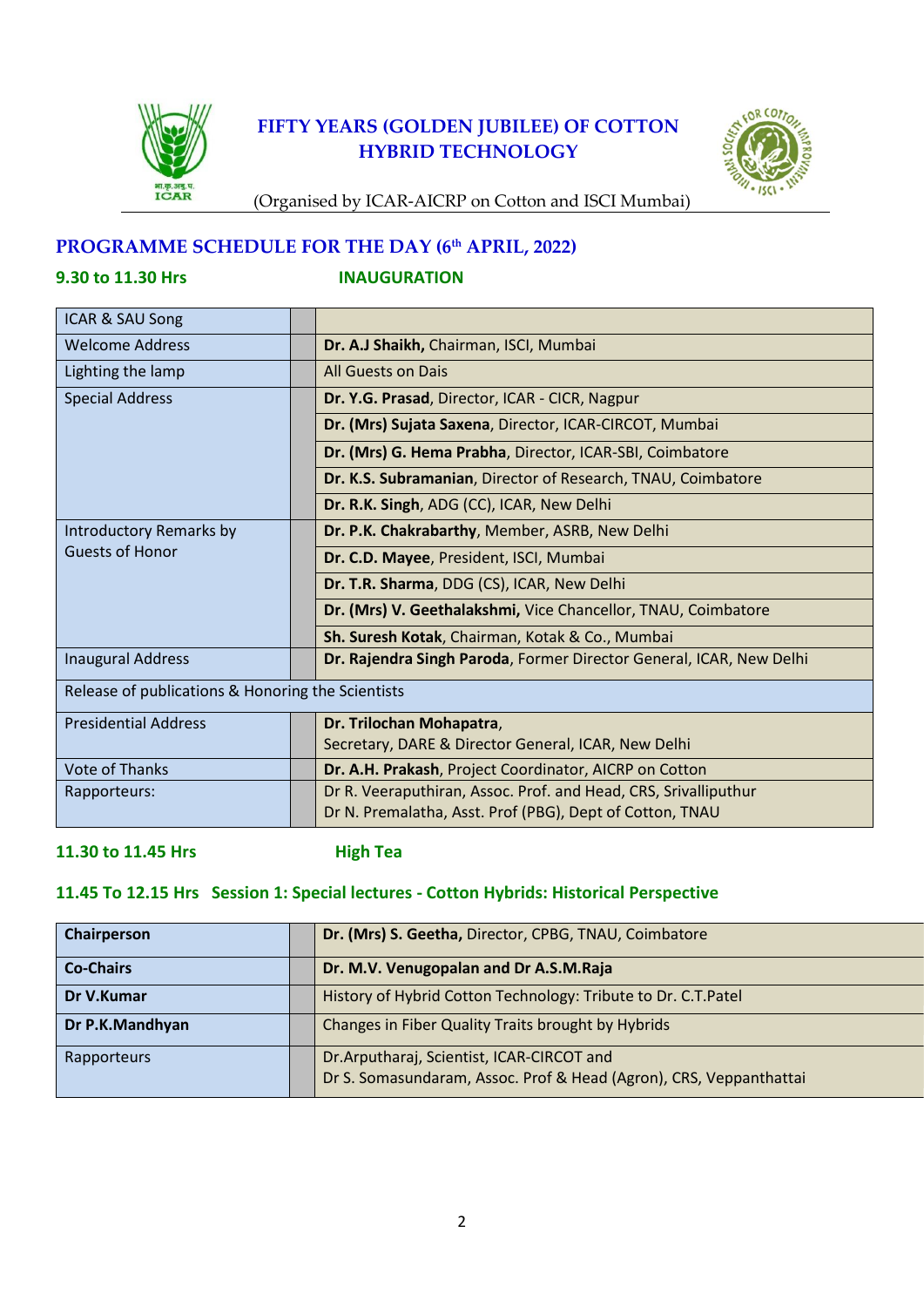# **12.15 To 13.30 Hrs Session 2: Cotton Hybrids: Challenges and Opportunities- Panel Discussion**

| Chairperson        | Dr T.R. Sharma, DDG (CS), ICAR, New Delhi                      |  |  |
|--------------------|----------------------------------------------------------------|--|--|
| <b>Co-Chairs</b>   | Dr R.K. Singh, ADG (CC), ICAR, New Delhi                       |  |  |
|                    | Dr (Mrs) Sujatha Saxena, Director, ICAR-CIRCOT, Mumbai         |  |  |
| <b>Panelists</b>   | Dr P.K. Chakrabarthy, Member, ASRB, New Delhi                  |  |  |
|                    | Dr M.S.Kairon, Former Director, ICAR- CICR, Nagpur             |  |  |
|                    | Dr Y.G. Prasad, Director, ICAR-CICR, Nagpur                    |  |  |
|                    | Dr (Mrs) S. Geetha, Director, CPBG, TNAU, Coimbatore           |  |  |
|                    | Dr B.M. Khadi, Former Director of Research, UAS, Dharwad       |  |  |
|                    | Dr R H Balasubramanya, Former Head, CBPD, ICAR-CIRCOT, Mumbai  |  |  |
|                    | Dr V.N. Waghmare, Head, Crop Improvement, ICAR-CICR, Nagpur    |  |  |
|                    | Sh. R. Ravichandran, President, SIMA-CDRA, Coimbatore          |  |  |
|                    | Dr R. Ramasami, President, FSSI                                |  |  |
|                    | Dr M Prabhakar Rao, President, NSAI                            |  |  |
| Rapporteur         | Dr A. Manivannan, Senior Scientist, ICAR-CICR (RS), Coimbatore |  |  |
| 13.30 to 14.30 Hrs | <b>Lunch break</b>                                             |  |  |

# **14.30 to 16.00 Hrs Session 3: Future Technologies in Cotton**

| Chairperson        | Dr T.P. Rajendran, Former ADG (PP), ICAR, New Delhi              |  |  |
|--------------------|------------------------------------------------------------------|--|--|
| <b>Co-Chair</b>    | Dr M.S. Kairon, Former Director, ICAR-CICR, Nagpur               |  |  |
| Dr P.J. Suresh     | Path breaking technologies on-the-anvil                          |  |  |
| Dr Suresh Kumar    | Break through Plateau with Advanced Agronomy                     |  |  |
| Dr Y.G. Prasad     | Protection technologies for Safe Cotton production               |  |  |
| Dr T. M. Manjunath | Genetic options for IPM of cotton pests besides Bt               |  |  |
| Dr A. R. Sharma    | Breaking the Yield barriers in Cotton                            |  |  |
| Rapporteurs        | Dr R. Raja, Principal Scientist, ICAR-CICR, RS, Coimbatore       |  |  |
|                    | Dr K. Shankarganesh, Senior Scientist, ICAR-CICR, RS, Coimbatore |  |  |
|                    | 77. <del>.</del> .                                               |  |  |

**16.00 to 16.15 Hrs Tea Break**

# **16.15 to 18.00 Hrs Session 4: Cotton Technology Innovations**

| Chairperson            | Dr P.K. Chakrabarthy, Member, ASRB, New Delhi             |  |  |
|------------------------|-----------------------------------------------------------|--|--|
| <b>Co-Chair</b>        | Dr. R H Balasubramanya, Former Head, ICAR-CIRCOT, Mumbai  |  |  |
| Dr Bhagirath Choudhary | Project Bhandan                                           |  |  |
| Dr Sundaramoorthy C    | Current status of Byproduct utilization in cotton         |  |  |
| Dr D K Selvaraj        | SIMA-CDRA, Coimbatore                                     |  |  |
| Rapporteurs            | Dr.Arputharaj, Scientist, & Sh. Bharat Pawar, CTO, CIRCOT |  |  |

# **18.00-18.30 Hrs: Session 5: Plenary Session**

**Chairperson: Dr T.R. Sharma,** DDG (CS), ICAR, New Delhi **Co-Chair: Dr C.D. Mayee,** President, ISCI, Mumbai Concluding Remarks of Chairman and Co-Chairman Rapporteurs: Dr S M Palve, ICAR- CICR, Nagpur and Dr. A.S.M.Raja, ICAR- CIRCOT, Mumbai Vote of thanks: Dr. A H Prakash Project Coordinator and Head, ICAR-CICR RS, Coimbatore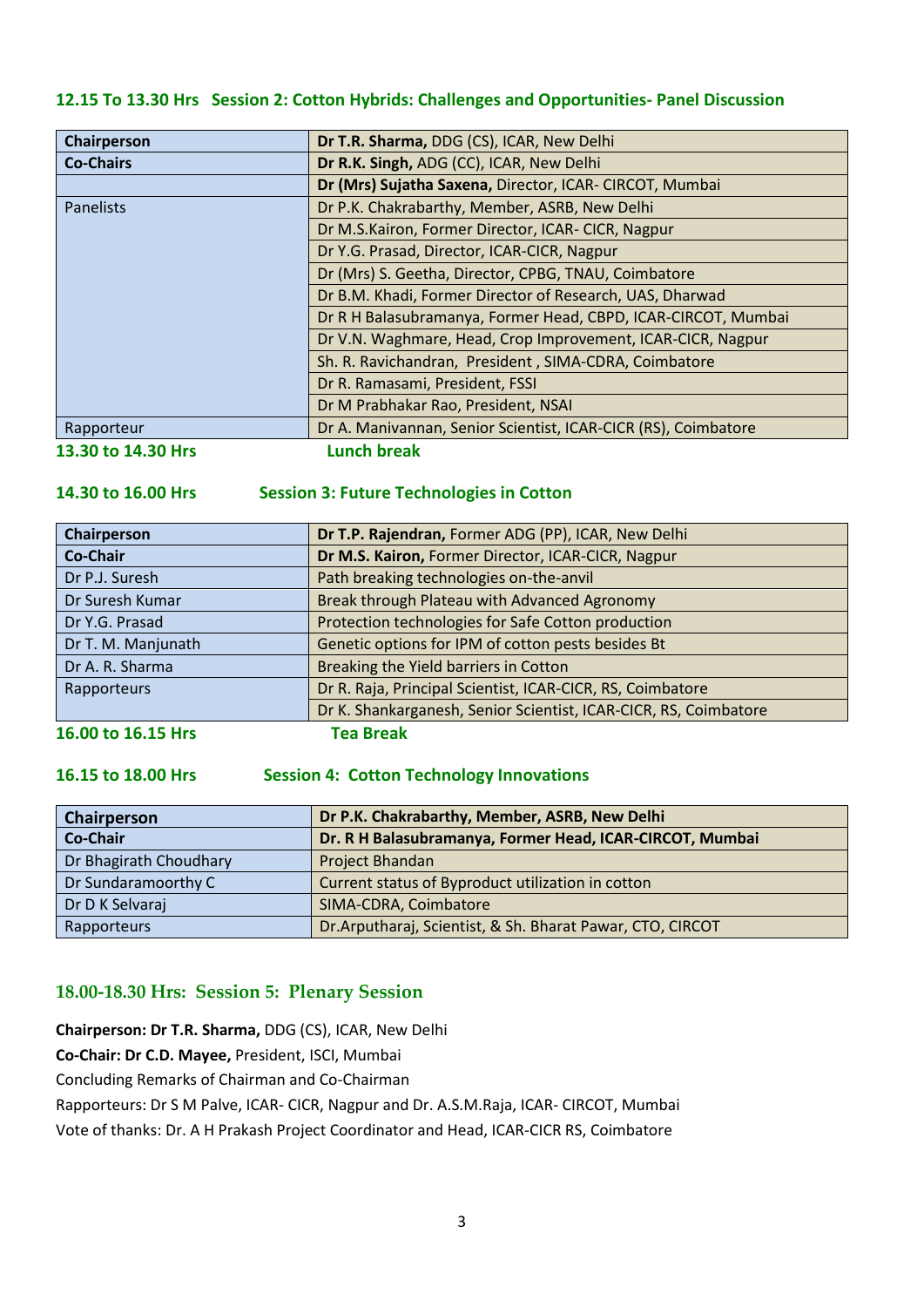# **Programme Schedules of ICAR-AICRP on Cotton**

# **Annual Group Meeting 2022 7-8, April 2022**

# **7 th April, 2022**

**10.00 am - 12.00 Noon: Inaugural Session: Review of results of AICRP trials during 2021-22**

| Chairperson                                                            | Dr T.R. Sharma, DDG (CS), ICAR, New Delhi                                |
|------------------------------------------------------------------------|--------------------------------------------------------------------------|
| Co-Chair                                                               | 1. Dr C D Mayee, Chairman, Programme Advisory and Monitoring Committee   |
|                                                                        | 2. Dr R.K. Singh, ADG (CC), ICAR, New Delhi                              |
| Members of Project Monitoring and                                      | Dr B M Khadi, Member, Programme Advisory and Monitoring Committee        |
| <b>Advisory Committee</b>                                              | Dr T M Manjunath, Member, Programme Advisory and Monitoring Committee    |
|                                                                        | Dr A R Sharma, Member, Programme Advisory and Monitoring Committee       |
| Presentation on Achievements of different disciplines: 10.00 -11.30 am |                                                                          |
| National and International Status of                                   | Dr A.H. Prakash, PC, AICRP on Cotton                                     |
| <b>Cotton Research</b>                                                 |                                                                          |
| <b>Breeding trials</b>                                                 | Dr. S. Manickam, PI (Breeding), ICAR-CICR, RS, Coimbatore                |
| <b>Agronomy Trials</b>                                                 | Dr. K. Sankaranarayanan, PI (Agronomy), ICAR-CICR, RS, Coimbatore        |
| <b>Entomology Trials</b>                                               | Dr. Rishi Kumar, PI (Entomology), ICAR-CICR, RS, Sirsa                   |
| <b>Pathology Trials</b>                                                | Dr. Satish Kumar Sain, PI (Pathology), ICAR-CICR, RS, Sirsa              |
| <b>Fiber Quality Evaluation</b>                                        | Dr. Pradeep Kumar Mandhyan, PI (Quality Evaluation), ICAR-CIRCOT, Mumbai |
| Remarks of the Chair & Co-Chair                                        | 11.30-12.00 Noon                                                         |
| Rapporteurs                                                            | Dr (Mrs) S.Rajeswari, Prof and Head, Dept of Cotton, TNAU, Coimbatore    |
|                                                                        | Dr A Sampath Kumar, Scientist, ICAR-CICR, RS, Coimbatore                 |

# **12.00 Noon to 12.15 pm: Tea Break**

### **12.15 to 1.30 pm: Session I: Special Lectures**

| Chairman                           | Dr P.K. Chakrabarthy Member, ASRB, New Delhi                         |
|------------------------------------|----------------------------------------------------------------------|
| Co-Chairman                        | Dr Y.G. Prasad, Director, ICAR-CICR, Nagpur                          |
| Dr Anantha Kumar, Former Director, | Advances in Cotton Biotechnology                                     |
| National Institute for Plant       |                                                                      |
| Biotechnology, New Delhi           |                                                                      |
| Dr Mukesh Kumar Rana, Principal    | DNA finger printing in plants                                        |
| Scientist, Molecular genetics,     |                                                                      |
| NBPGR, New Delhi                   |                                                                      |
| Dr.K.S. Subramanian, Director of   | Nanotechnology                                                       |
| Research, TNAU, Coimbatore         |                                                                      |
| <b>Rapporteurs</b>                 | Dr.L.Mahalingam, Professor, Dept of Cotton, TNAU, Coimbatore         |
|                                    | Dr. (Mrs.) Annie Sheeba, Senior Scientist, ICAR-CICR, RS, Coimbatore |

### **1.30 to 2.30 pm: Lunch Break**

### **2.30- 4.00 pm: Session II: Interactive Session with Stakeholders (PPP)**

| Chairman                | Dr T R Sharma, DDG(CS), ICAR, New Delhi                         |
|-------------------------|-----------------------------------------------------------------|
| Co-Chairman             | Dr C D Mayee, former ASRB Chairman                              |
| <b>Members</b>          | Dr.R.K. Singh, ADG (CC), ICAR, New Delhi                        |
|                         | Dr Y G Prasad, Director, ICAR-CICR, Nagpur                      |
|                         | Dr (Mrs) Sujata Saxena, Director, ICAR-CIRCOT, Mumbai           |
|                         | Dr.K.S. Subramanian, Director of Research, TNAU, Coimbatore     |
|                         | Representative from NSAI                                        |
|                         | Representative from SAI                                         |
|                         | Representative from Fertilizer Industries                       |
|                         | Representative from Pesticide Industries                        |
| <b>Member Secretary</b> | Dr. A.H. Prakash, PC (Cotton Improvement)                       |
| Rapporteurs             | Dr.K.Sakthivel, Asst.Prof (Breeding), CRS, Srivilliputtur       |
|                         | Dr (Mrs) K. Baghyalakshmi, Scientist, ICAR-CICR, RS, Coimbatore |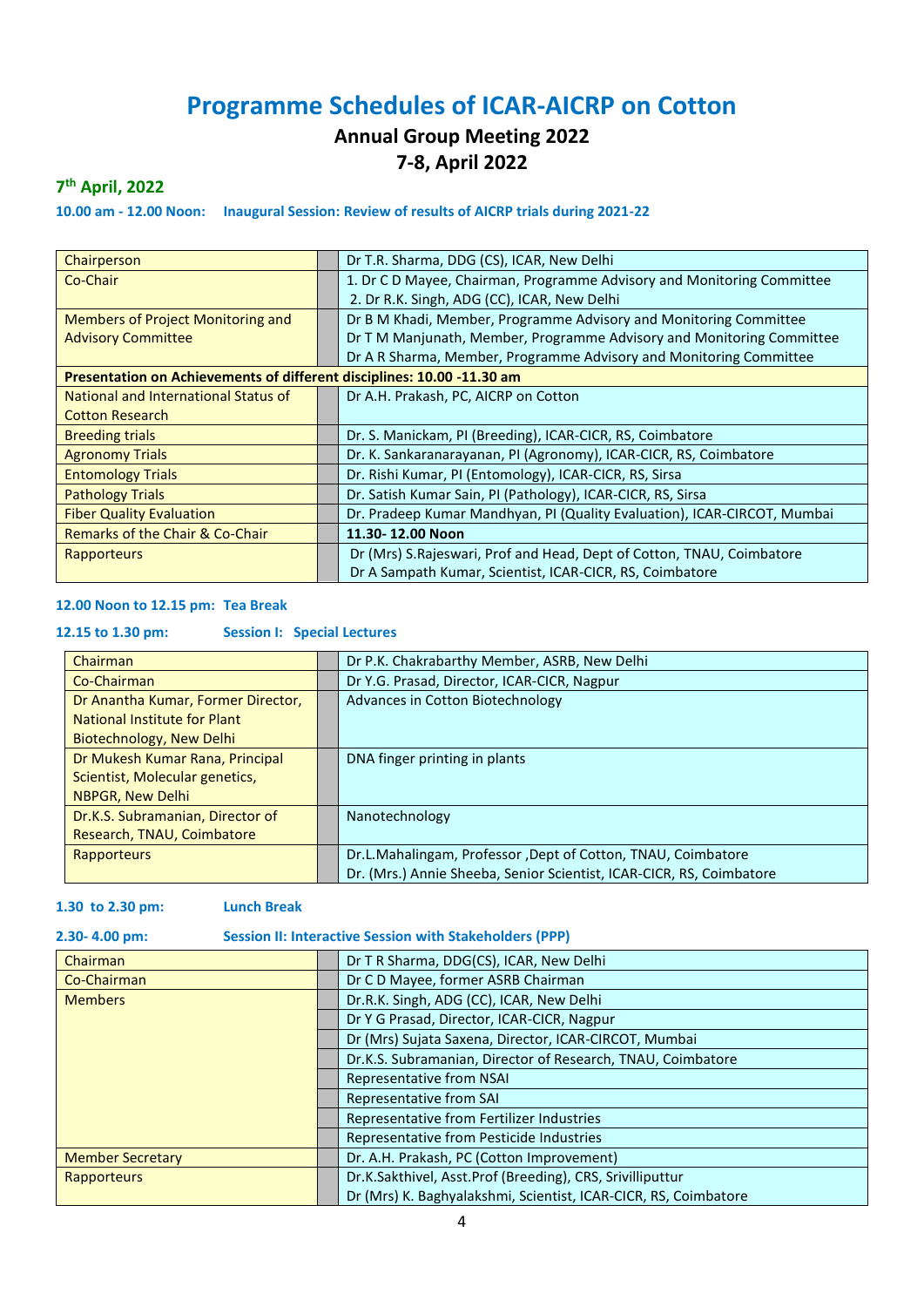| 4.00 to 4.30 pm:            | <b>Tea Break</b>    |                                                                                                                                                                                                                                                                              |
|-----------------------------|---------------------|------------------------------------------------------------------------------------------------------------------------------------------------------------------------------------------------------------------------------------------------------------------------------|
| 4.30 to 6.00 pm:            | <b>Session III:</b> | 1) Variety Identification Committee (VIC) meeting to considering proposal of Bt Varieties &<br><b>Hybrids for Identification</b><br>2) Variety Identification Committee (VIC) meeting to considering proposal of Non Bt<br><b>Varieties &amp; Hybrids for Identification</b> |
| 8 <sup>th</sup> April, 2022 |                     |                                                                                                                                                                                                                                                                              |

| $9:00$ am $-12.00$ Noon: | Session V: Concurrent Session: Discipline wise discussion of results of 2021-22 and |
|--------------------------|-------------------------------------------------------------------------------------|
|                          | formulation of Technical Programme for 2022-23                                      |

# **A. PLANT BREEDING PANEL**

| Chairman        | Dr B M Khadi, Member, Programme Advisory and Monitoring Committee    |
|-----------------|----------------------------------------------------------------------|
| Co-Chairman     | Dr S.S. Sewach, Member, IRC, ICAR-CICR, Nagpur                       |
|                 | Dr (Mrs) S. Geetha, Director, CPBG, TNAU, Coimbatore                 |
|                 | Dr V.N. Waghmare, Head, Crop Improvement Division, ICAR-CICR, Nagpur |
| <b>Convener</b> | Dr. S. Manickam, PI-Plant Breeding (AICRP on Cotton)                 |
| Rapporteurs     | Dr.G.Anand, Asst. Prof (Breeding), CRS, Srivilliputhur               |
|                 | Dr A. Manivannan, Scientist, ICAR-CICR, RS, Coimbatore               |

# **B. AGRONOMY PANEL**

| Chairman           | Dr A R Sharma, Director of Research, Rani Lakshmi bai Central Agricultural |
|--------------------|----------------------------------------------------------------------------|
|                    | University and Member, Programme Advisory and Monitoring Committee         |
| Co-Chairman        | Dr. Blaise DeSouza, Head, Crop Production, ICAR-CICR, Nagpur               |
|                    | Dr C.R. Chinnamuthu, Director, Directorate of Crop Management, TNAU,       |
|                    | Coimbatore                                                                 |
|                    | Dr M.V. Venugopalan, Principal Scientist (Agron), ICAR-CICR, Nagpur        |
| Convener           | Dr. K. Sankaranarayanan, PI-Agronomy (AICRP on Cotton)                     |
| <b>Rapporteurs</b> | Dr (Mrs) D Kanjana, Senior Scientist, ICAR-CICR, RS, Coimbatore            |
|                    | Dr.K.Thirukumaran, Assoc.Prof (Agronomy), TNAU, Coimbatore                 |

# **C. ENTOMOLOGY PANEL**

| Chairman           | Dr T M Manjunath, Member, Programme Advisory and Monitoring Committee       |
|--------------------|-----------------------------------------------------------------------------|
| Co-Chairmen        | Dr Y.G. Prasad, Director, ICAR-CICR, Nagpur                                 |
|                    | Dr S.V. Krishnamoorthy, Prof & Head, Department of Agril. Entomology, TNAU, |
|                    | Coimbatore                                                                  |
|                    | Dr (Mrs). Nandini Narkhedkar, Head, Crop Protection Division, ICAR-CICR,    |
|                    | <b>Nagpur</b>                                                               |
| Convener           | Dr. Rishi Kumar, PI-Entomology(AICRP on Cotton)                             |
| <b>Rapporteurs</b> | Dr. (Mrs.) M Amutha, Sr Scientist, ICAR-CICR, RS, Coimbatore.               |
|                    | Dr.K.Senguttuven, Asst. Professor (Entomology), TNAU, Coimbatore            |

# **D. PATHOLOGY PANEL**

| <b>Chairman</b>    | Dr C D Mayee, Chairman, Programme Advisory and Monitoring Committee |
|--------------------|---------------------------------------------------------------------|
| Co-Chair           | Dr P.K. Chakrabarthy, Member, ASRB, New Delhi                       |
|                    | Dr G. Karthikeyan, Prof & Head, Department of Plan Pathology, TNAU, |
|                    | Coimbatore                                                          |
| Convener           | Dr. S K Sain, PI-Pathology (AICRP on Cotton)                        |
| <b>Rapporteurs</b> | Dr A Sampath Kumar, Scientist, ICAR-CICR(RS), Coimbatore.           |
|                    | Dr (Mrs) E.Rajeswari, Assoc. Prof, Dept of Cotton, TNAU, Coimbatore |

**Tea Break: 12.00- 12.15 PM**